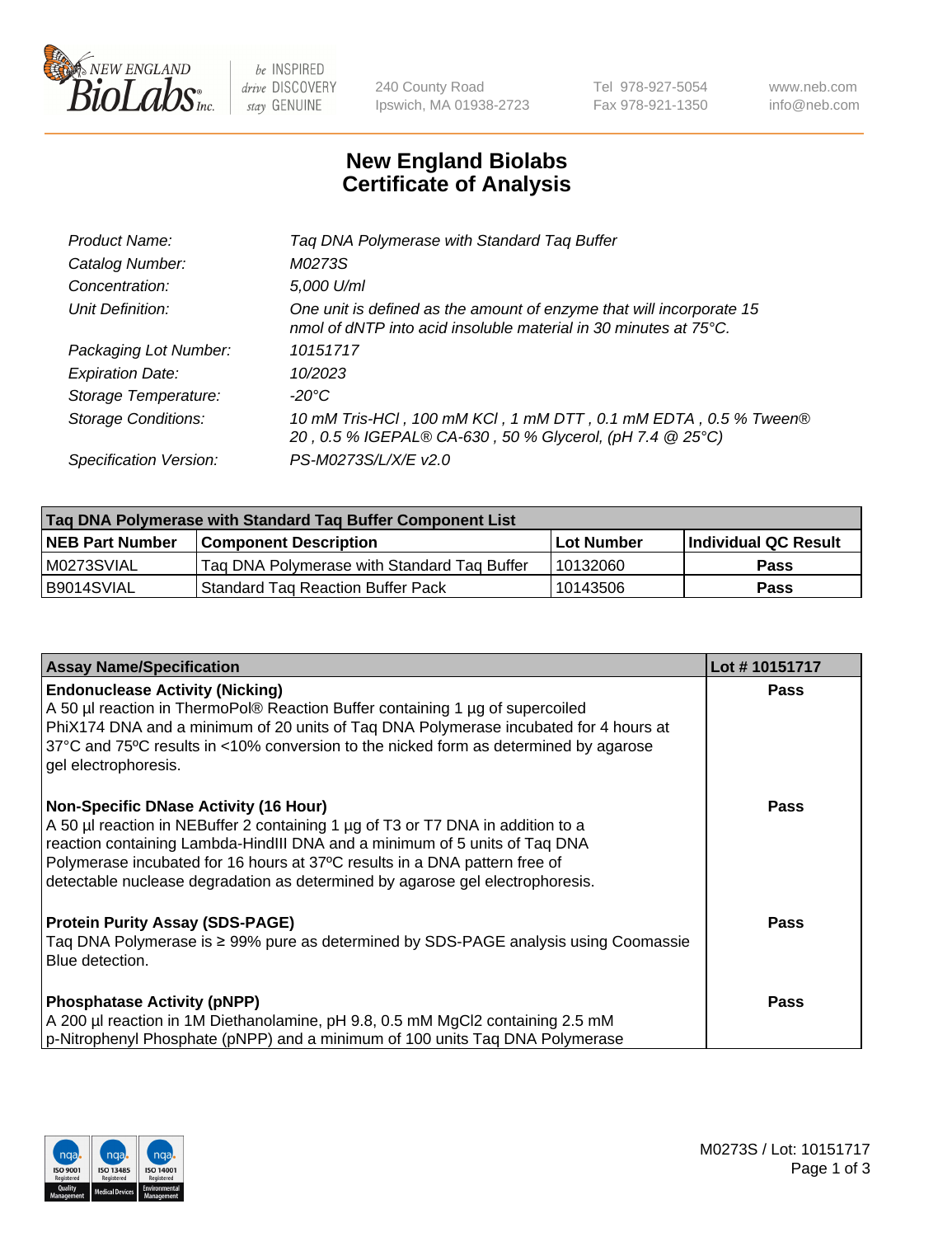

be INSPIRED drive DISCOVERY stay GENUINE

240 County Road Ipswich, MA 01938-2723 Tel 978-927-5054 Fax 978-921-1350

www.neb.com info@neb.com

| <b>Assay Name/Specification</b>                                                                                                                                                                                                                                                                                                                                                                               | Lot #10151717 |
|---------------------------------------------------------------------------------------------------------------------------------------------------------------------------------------------------------------------------------------------------------------------------------------------------------------------------------------------------------------------------------------------------------------|---------------|
| incubated for 4 hours at 37°C yields <0.0001 unit of alkaline phosphatase activity<br>as determined by spectrophotometric analysis.                                                                                                                                                                                                                                                                           |               |
| PCR Amplification (5.0 kb Lambda DNA)<br>A 50 µl reaction in Standard Taq Reaction Buffer in the presence of 200 µM dNTPs and<br>0.2 µM primers containing 5 ng Lambda DNA with 1.25 units of Tag DNA Polymerase for<br>25 cycles of PCR amplification results in the expected 5.0 kb product.                                                                                                                | <b>Pass</b>   |
| qPCR DNA Contamination (E. coli Genomic)<br>A minimum of 5 units of Taq DNA Polymerase is screened for the presence of E. coli<br>genomic DNA using SYBR® Green qPCR with primers specific for the E. coli 16S rRNA<br>locus. Results are quantified using a standard curve generated from purified E. coli<br>genomic DNA. The measured level of E. coli genomic DNA contamination is ≤ 1 E. coli<br>genome. | <b>Pass</b>   |
| <b>RNase Activity (Extended Digestion)</b><br>A 10 µl reaction in NEBuffer 4 containing 40 ng of a 300 base single-stranded RNA<br>and a minimum of 1 µl of Taq DNA Polymerase is incubated at 37°C. After incubation<br>for 16 hours, >90% of the substrate RNA remains intact as determined by gel<br>electrophoresis using fluorescent detection.                                                          | <b>Pass</b>   |
| <b>Single Stranded DNase Activity (FAM-Labeled Oligo)</b><br>A 50 µl reaction in ThermoPol® Reaction Buffer containing a 10 nM solution of a<br>fluorescent internal labeled oligonucleotide and a minimum of 25 units of Taq DNA<br>Polymerase incubated for 30 minutes at 37°C and 75°C yields <10% degradation as<br>determined by capillary electrophoresis.                                              | <b>Pass</b>   |

This product has been tested and shown to be in compliance with all specifications.

One or more products referenced in this document may be covered by a 3rd-party trademark. Please visit <www.neb.com/trademarks>for additional information.